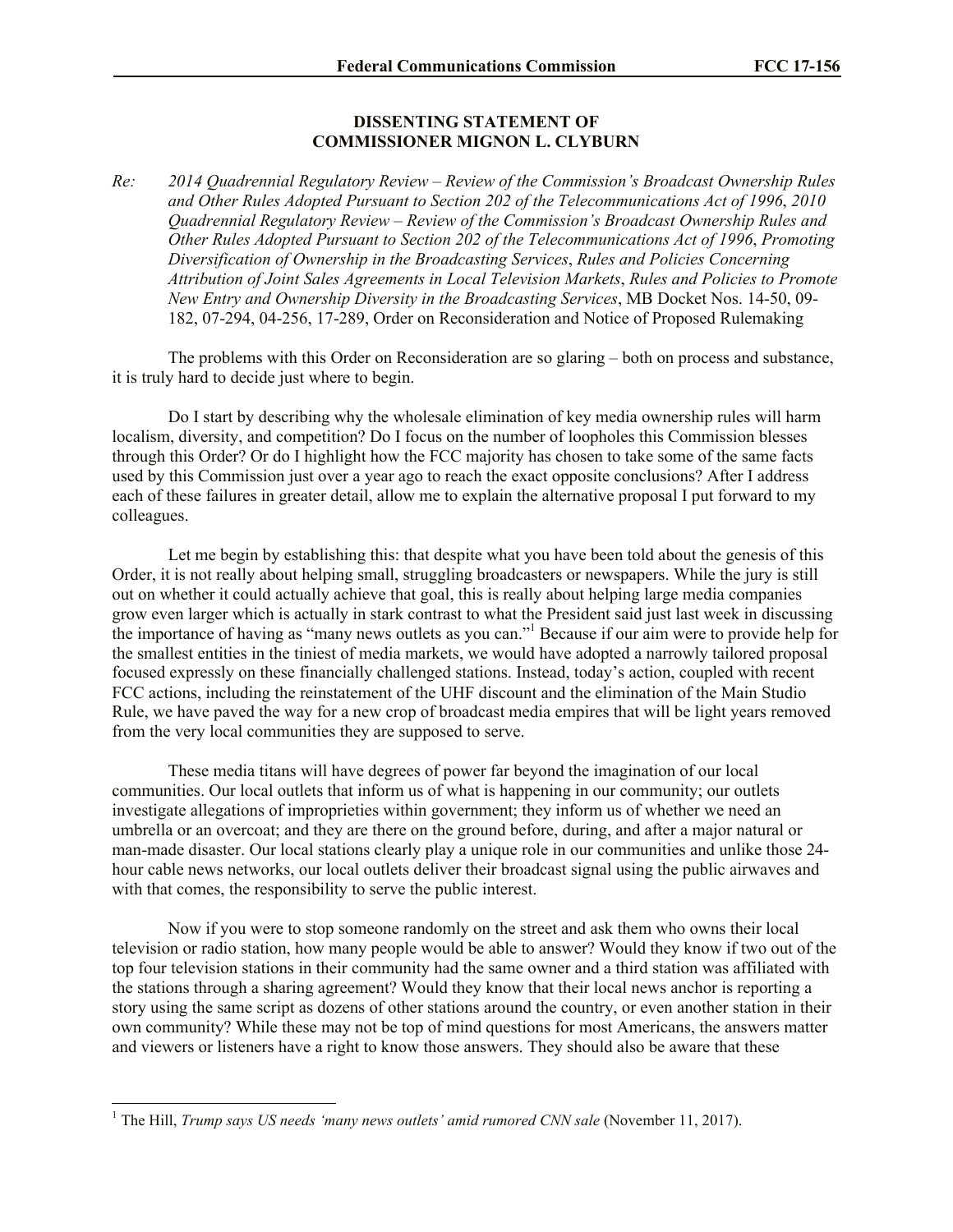practices are already happening today and when this Order is adopted, the floodgates to more consolidation will come without transparency or accountability.

To be clear, the media landscape has changed a lot over the past thirty years and when it comes to coverage of national and international events, there is no question that Americans have more choice today than they did in 1975. But if we are going to play that game of making comparisons between the legacy platforms and newer entrants, including cable news and online sources, we need a neutral umpire to keep the score: these platforms are not created equal and the reality is, that they are not substitutes when it comes to local news and event coverage. As one news publication aptly put it last week, "Consolidating ownership won't put more reporters on the ground—but it will certainly amplify the influence of a small number of corporations."<sup>2</sup> I could not have said it better.

Citing to "simple fairness,"<sup>3</sup> the Chairman is fond of making a comparison between local broadcasters and tech companies like Google, Twitter and Facebook. Yet the last time I checked, none of these companies are in the newsgathering business nor to my knowledge are they engaged in local news production. A recent visit to Google's News page unscored this very point. Under the 'local' news tab for the District of Columbia, nine out of the first 10 search results linked to stories produced by guess what? A traditional local newspaper or a broadcast television or radio outlet. These are the simple facts that we cannot ignore when evaluating the current media landscape.

While I am not here to vilify financial success, the horror stories depicted in ex parte filings or cited in this Order by the largest of broadcasters as reason for eliminating the rules, do not match the realities of what is being presented on Wall Street. One major broadcast group, in fact, reported that their revenues are up 15% this year, a new record. Another's revenues are up 17%, and yet another broadcaster saw its stock price reach a record high earlier this year.<sup>4</sup> As even further evidence of facts not matching filings, retransmission consent fees: they are up year-over-year by as much as  $162\%$ .<sup>5</sup> If these are the financial realities on the ground, why then are we in such a rush to eliminate protections that may prevent consolidation, but have untold benefits on localism and viewpoint diversity?

What may be less obvious to the casual observer, are the loopholes in our media ownership rules that this Order blesses. Take the use of Joint Sales Agreements (JSAs) for example. As I have shared in past statements, there have been cases in which these agreements have been shown to be in the public interest, albeit rare. But I have also described arrangements that amounted to the full-scale control of the brokered station, including the same programming, the same talent, the same management, and the same studio. Such an agreement coupled with the dismantling of other key media ownership rules substantially distorts the reality of how much control a broadcast station owner has in any given local market.

This Order also fails to acknowledge the past benefits from unwinding these JSAs. In a December 2014 blog, then Chairman Wheeler and I described how by enforcing the Local Television Ownership Rule, ten new minority and women-owned stations were established.<sup>6</sup> Similarly, absent from the

 $\overline{\phantom{a}}$ 

<sup>2</sup> Slate.com, *Only Sinclair Can Save You* (November 9, 2017).

<sup>3</sup> Op-Ed of FCC Chairman Ajit Pai, *Media Ownership Rules Must Adjust to the Digital Era*, The New York Times (November 9, 2017).

<sup>4</sup> *See, e.g*., Broadcasting & Cable, *Meredith Revenue Hits Record \$630M in Fiscal 2017* (July 27, 2017); TVNewsCheck, *Gray 1Q Revenue Hits Record \$203.5M* (May 4, 2017); *Reuters, Exclusive: Sinclair approaches Tribune Media about possible deal – sources* (March 1, 2017).

<sup>5</sup> Communications Daily*, Media Notes* at 19 (November 15, 2017).

<sup>6</sup> Blog Post of FCC Chairman Wheeler and Commissioner Clyburn, *Making Good on the Promise of Independent Minority Ownership of Television Stations* (December 4, 2014).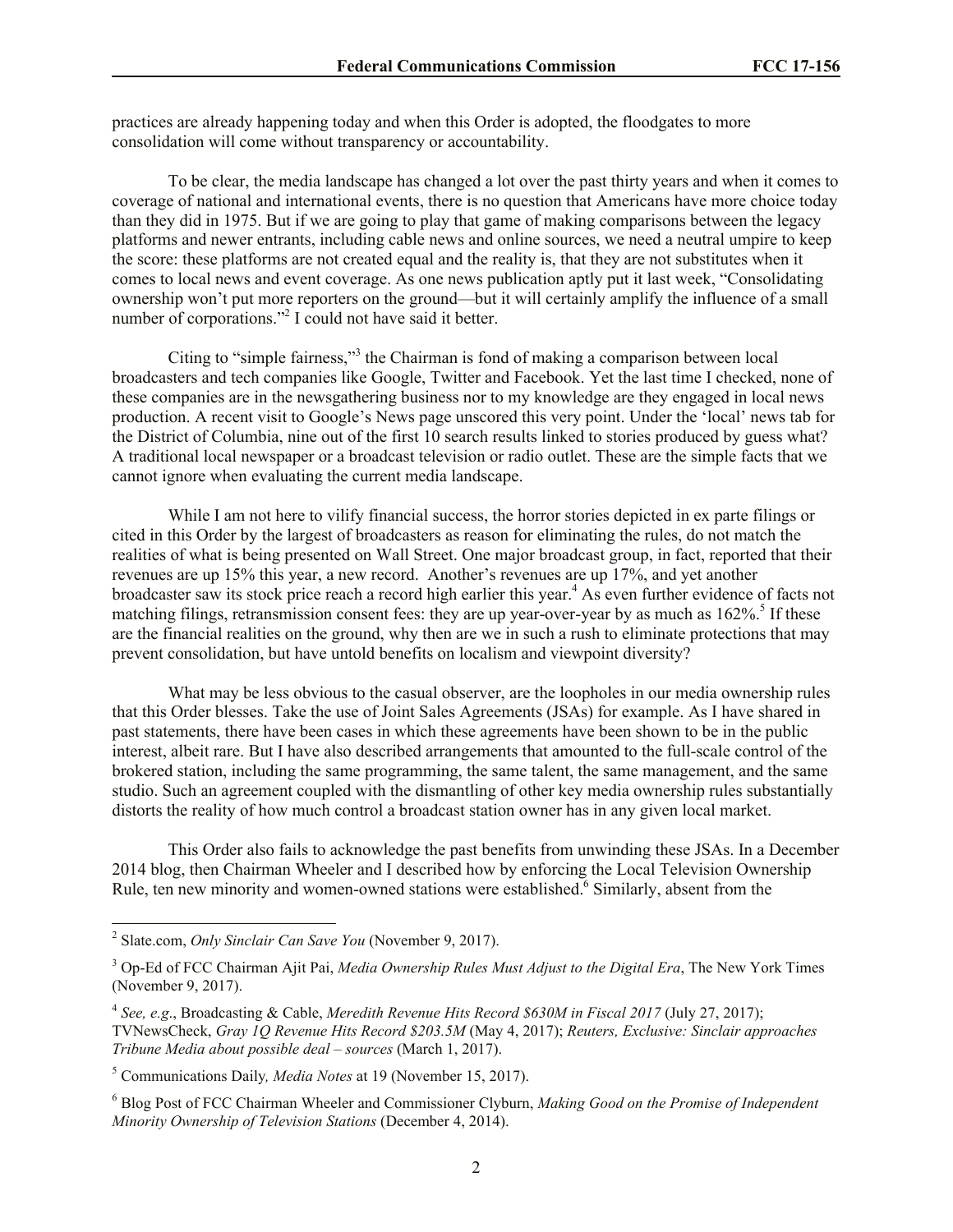Commission's analysis is the harms to minority ownership by eliminating ownership attribution of these agreements. As MMTC and NABOB pointed out in a recent joint filing, non-attribution of JSAs coupled with the repeal of the eight voices test could enable a single company to "completely dominaterel [a] market's television advertising sales and mak[es] new entry impossible."<sup>7</sup> Once again, the Order fails to properly consider this very tangible reality.

Turning now to process, where we reverse course not much more than one year after the Commission completed its last Quadrennial Review. Certainly, something must have changed in those last 15 months to warrant such a drastic change in direction, right? Yet the facts are the facts and while my colleagues in the majority may not have agreed with the policy adopted by the previous Administration, it was based on a record that has not changed. If they disagree with policy – and that is their right to hold such a belief – then what they should have done was open a new proceeding and build a case for that position. The courts have admonished this agency in the past for changing our rules without a supporting record and today's Order on Reconsideration ignores the courts' instructions.

Continuing with the topic of process, take a look at how the Order incorrectly invokes Section 202(h) to suit its policy goals. Three times the courts have told us that if we want to make meaningful changes to our rules to promote minority and female ownership, then we must get comprehensive, reliable data. In *Prometheus II* for example, the court stated that, "[a]t a minimum, in adopting or modifying its rules, the FCC must 'examine the relevant data and articulate a satisfactory explanation for its action[,] including a rational connection between the facts found and the choice made.<sup>358</sup> Here, the Commission flips those instructions on its head by concluding without the benefit of any new data that "we cannot continue to subject broadcast television licensees to aspects of the Local Television Ownership Rule that can no longer be justified based on the unsubstantiated hope that these restrictions will promote minority and female ownership."

Now some supporters of this Order, may point to the Commission's newly commissioned Advisory Committee on Diversity and Digital Empowerment as evidence that we are on a path towards obtaining better data. The problem with such a notion is that we are adopting today's Order, less than two months after the Committee held its first meeting. What is the point of establishing a Committee, if the FCC majority has already reached the conclusion that our core media ownership rules are no longer necessary to support our goal of increasing diversity? The 31 members of this committee have agreed to step away from their busy schedules to do what the Chairman describes as "tak[ing] important steps towards increasing diversity throughout the communications industry and bringing digital opportunity to all Americans."<sup>9</sup> So, why not let them get to work and make recommendations to the full Commission and rely on data, instead of reversing the actions of the previous Administration simply because you feel differently.

l

<sup>&</sup>lt;sup>7</sup> Letter from Multicultural Media, Telecom and Internet Council (MMTC) & National Association of Black Owned Broadcasters (NABOB) to Marlene H. Dortch, Secretary, FCC (filed November 9, 2017).

<sup>8</sup> *Prometheus Radio Project v. FCC*, 652 F.3d at 469 (3d Cir. 2011) (Prometheus II).

<sup>9</sup> Remarks of FCC Chairman Ajit Pai before the Advisory Committee on Diversity and Digital Empowerment (September 25, 2017).